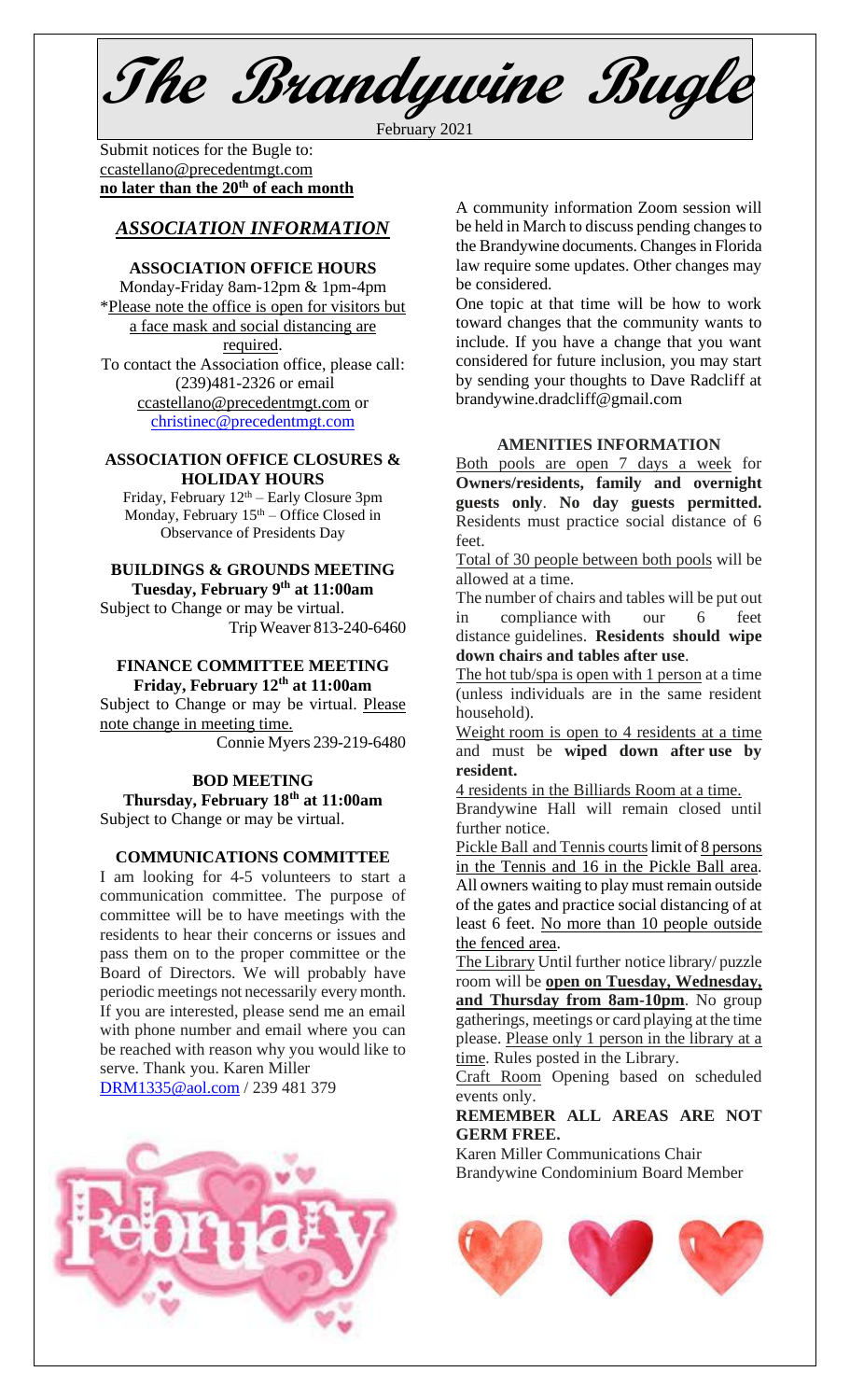#### **ACTIVITIES UPDATE**

Activities are very limited at this time. Generally, they are grouped among the sporting options offered here at Brandywine: Tennis, Pickleball, Bocce and Water Aerobics. You can see that we are making an attempt to expand with the Bingo trial run. Hopefully, that will give us feedback on future endeavors. Continued patience with the state of the world seems to be the order of business. Virus numbers continue to fluctuate, so thankfully we have the pool and courts to keep us busy and focused on brighter days to come. We look forward to seeing you in the near future when possible.

Activities Advisory Council

# **OPEN TENNIS FOR RESIDENTS**

**Mondays, Wednesdays & Fridays, at 8:00am** Every Monday, Wednesday, and Friday at 8:00 AM offers all resident tennis players an opportunity to play, have fun, and get healthy exercise. If you have "rust" from not being in the game of late, we will provide the remedy. Don't hesitate to just show up but if you do have questions, Jack Sheils at 239-985-7083 would be happy to try to provide answers.

#### **BOCCE**

#### **Mondays & Thursdays, at 9:30am**

Brandywine's Bocce Ball Club thanks everyone for their support. Please check for more information and photos on the blog at <https://brandywinebocce.sport.blog/> Come out to play bocce with the Club members and others. Everyone is welcome!

# **SINGLES' CLUB Thursday, February 4 th at 6:00pm**

We started off the New Year by giving 2020 the boot at Stillwater Grille. Most of us had not been there and truthfully, we were all very pleased with this choice. We were able to eat outdoors, plus the food was very good. Since January was such a long month, I hosted a "modified picnic" for our group on Jan 18<sup>th</sup>, MLK Day. Everyone was to BYO food, beverage, and chair. We met in my driveway, socially distanced, and had a wonderful afternoon. For our February meeting, please bring your new ideas researched prior to our meeting (i.e., destination, activity, etc.- Nancy is exempt this month). Also, please bring calendars/ planners to avoid scheduling conflicts. The meeting takes place poolside, weather permitting. If not, we meet at 1246 Hazeltine Dr., where you will need to BYO chair & refreshment. Dianne Truslow

#### **WOMEN'S ASSOCIATION Saturday, February 6 th at 9:30am**

We will be holding a meeting in February via zoom and the link will be emailed out. Please call if you have any questions. Karen Miller 481-3790

## **FREE OUTSIDE BINGO Monday, February 8 th at 11:00 am**

We want to try and have an outside bingo, in front of the library. Because this is a trial run there will be no charge, but we will have some prize money. We will only play a few games for this time. All you need to bring is a lawn chair, a marker of some sort and something to drink if you wish. We will be in the sun so dress accordingly. The clip boards and throw away paper bingo sheets will be furnished. We can only have 30 people so reservations will be necessary. You can reach me at 239 481 3790. Please leave your name AND phone number. If it's raining, we will reschedule for Feb 19th. FACE MASKS AND SOCIAL DISTANCING WILL BE A MUST. Park on Turnberry by pickleball courts or around the Brandywine Hall parking lots. Karen Miller 239-481-3790

## **LOOKING AHEAD\_\_\_\_\_\_\_\_\_\_\_\_\_\_\_\_\_\_\_\_\_\_\_ CRAFT OF THE MONTH**

We will stay on hiatus until March, when there will be a notice about resuming monthly meetings. Questions? Contact Jody, [jodyvanc@gmail.com](mailto:jodyvanc@gmail.com)

#### **NEW RESIDENTS**

Let's welcome these lucky people joining us in "paradise". **-Anita Dahiwal & Baljeet & Laskar Koonar, 1295 Broadwater Drive -Daniel Worley,**

**1226 Broadwater Dr.**

#### **IN MEMORIAM**

We lost a cherished resident in January: Margaret Taus

#### **ZOOM ASSISTANCE**

If you need help navigating or learning to use Zoom, please contact the office so we can schedule a date and time to assist you. (239)481-2326.

#### **CPR/AED**

A CPR/AED course will be scheduled to take place at our local Fire House. Only 10 candidates will be able to attend each class, but given any greater number, more than one date will apply. Due to present circumstances, you can contact me and then I'll get back to you with open dates and time. The course generally takes up to a few hours in the morning. At conclusion you will be given a protective CPR mask to take home. Interested, please call with your name and phone number at 239 489-2806 or call/message me at 757 871-9667. My email is jamuff@aol.com. Your place in the room will keep you separated amply to meet safety requirements. Audrey Murphy